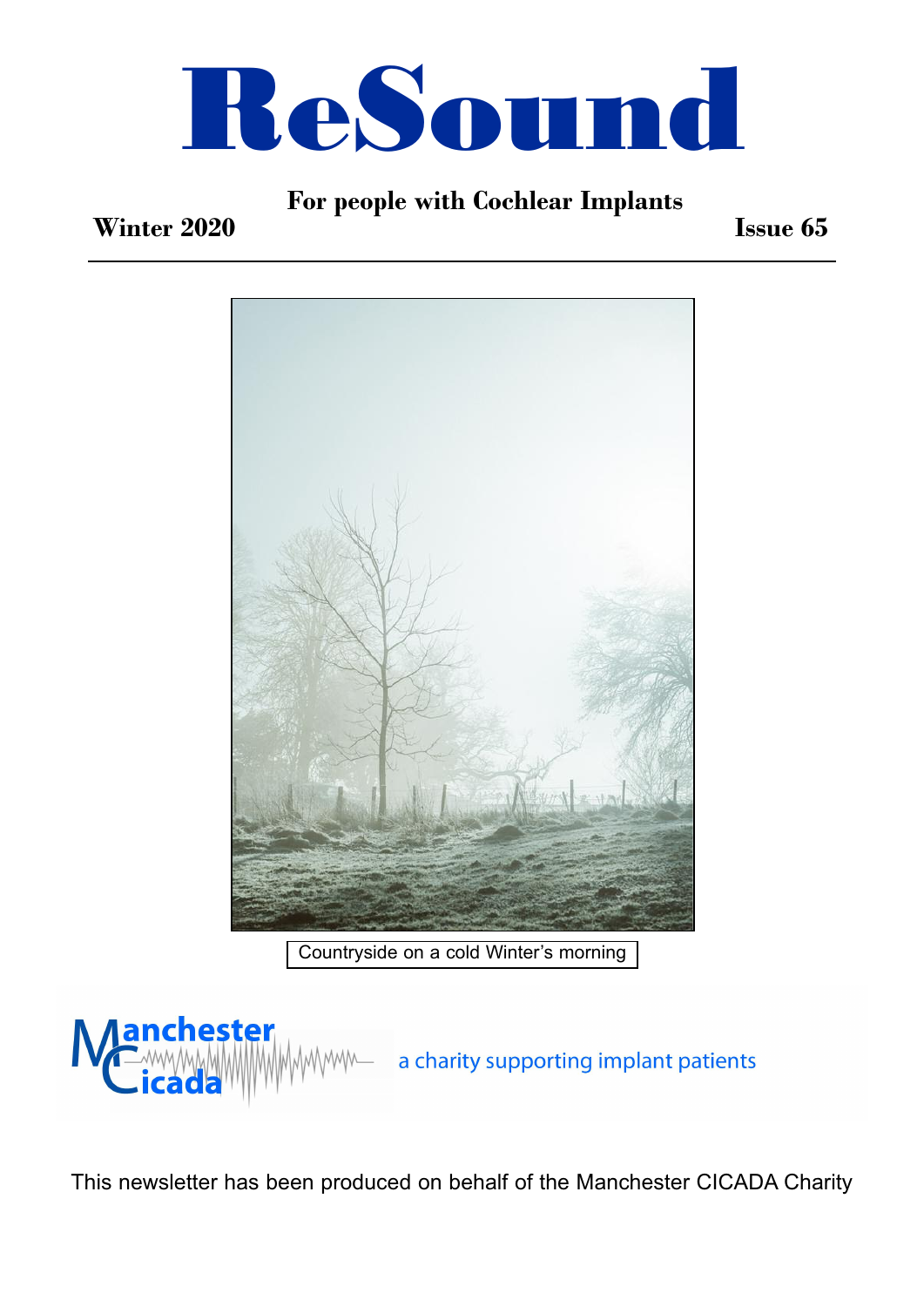# **contents**

**1 Editorial** by Kevin Williams

**2 Covid-19 and CICADA** by Kevin Williams

**3 Hearing through fingers**

**5 Biomarkers for hearing tests**

**7 The Lost CI - story** by John Newton

**10 Using eyes to test hearing**

**11 A week in the dark**

**12 Inner ear neurons and hearing tests**

**13 A personal CI story** by Elizabeth Elliot

**15 Notes for members**

## **Editorial**

Welcome to the Winter edition of Resound.

I have to say that this is not the start to the year that I would have envisioned as I got ready for this issue.

It has been said on many occasions recently that we are in unprecedented times, and I would agree with that.

All of the things that we normally set out to achieve as a charity will be affected over the coming months and so this issue is smaller than normal as a result.

As outlined on the next page we will be bringing out a monthly newsletter to try and keep in touch during the crisis.

I encourage everyone who may have information or experiences to pass on, to take full advantage of the Facebook, Website and Blog facilities that are or will be coming into operation shortly.

CICADA will be working closely with the Implant team at the MRI to help both new

1

and existing CI users with information and advice to keep us all safe and also maintain the service that the MRI provide to us all.

Our close association with the MRI has also helped us recruit new members during the last year and hopefully once the immediate crisis is over , we can move on and build on the success we have had in previous years and can continue to grow.

Once again, if you have a story to tell about your journey with the implant program or an everyday occurrence we would love to hear from you, this magazine after all is about you.

We hope you enjoy this issue and if you've any comments, or stories to send along please let me know.

Kevin Williams - Editor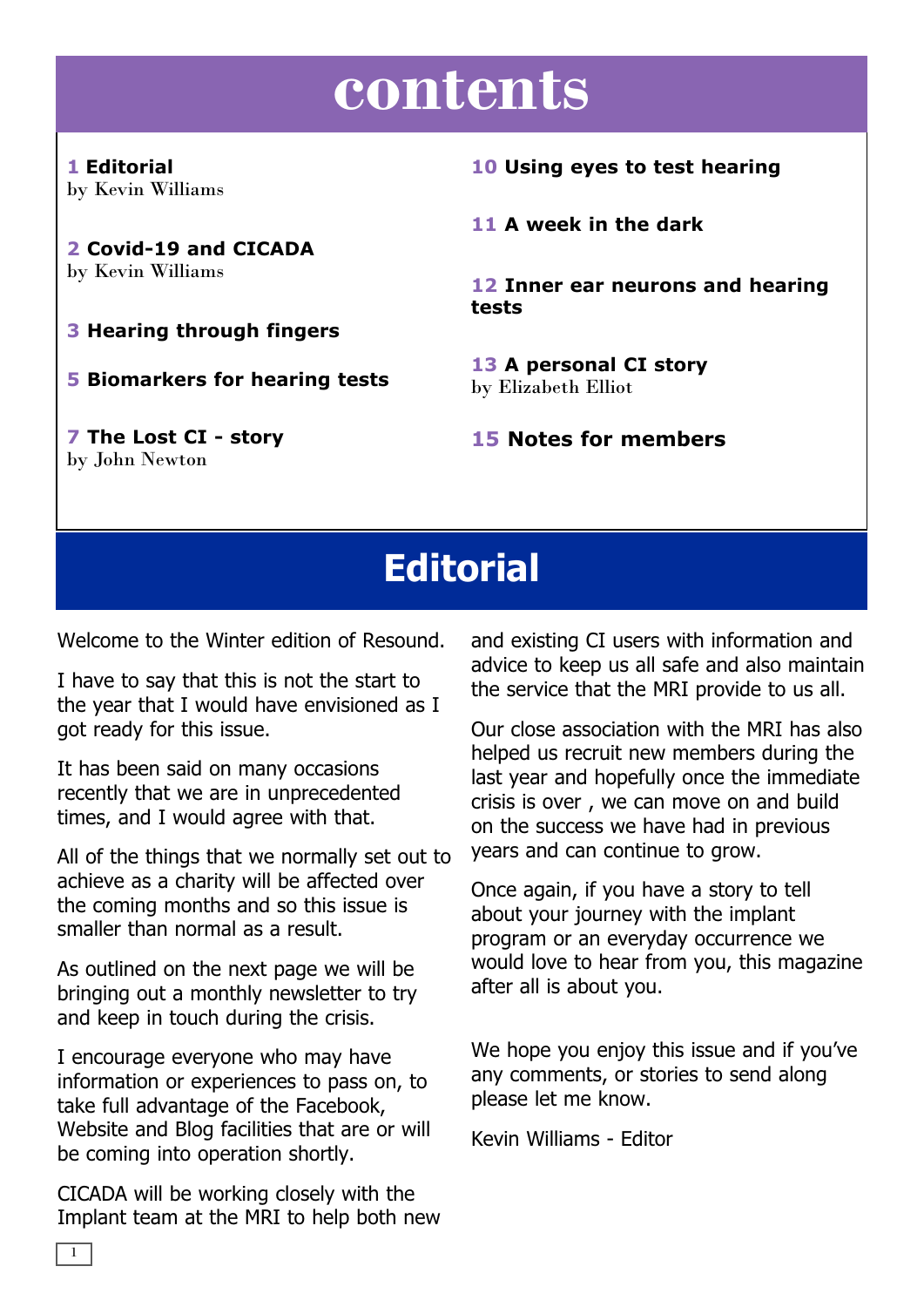### **COVID-19 and CICADA**

#### **by Kevin Williams**

As you know our recent AGM, which was scheduled to take place at the MRI recently was cancelled because of the risk to potential attendees because of the virus.

The need to follow the government's advice on meetings and gatherings, as well as the action taken by the majority of public venues has also meant that our event schedule has also now been cancelled and will be reviewed when the general situation improves.

For many of us, this now will mean longer periods of isolation from friends and family, which while necessary to minimize the risk of spreading or catching the virus, is in itself an added burden at times of stress.

We are, as human beings, social creatures and as a group with hearing loss all the more susceptible to isolation, which is one of the reasons that CICADA was formed in the first place many years ago.

Its objective was, and remains to be a way of bringing people with similar hearing issues together so that by social interaction we could collectively help each other.

The present crisis, apart some incidents of selfishness, has shown that we can adapt and using our own initiative find ways to support those who need it most.

#### **We intend to do that.**

CICADA as a support charity will do everything we can to use whatever methods are available to support our members.

We are looking at several ways in which we can try to help each other during this period including the following:-

**1**. Encourage everyone who has Internet access to join our Facebook page where we can maintain contact and collectively try to find solutions to daily problems that members may have.

**2**. We will produce a monthly update, both electronically, and hard copy for those without internet access, which will carry news updates from within our membership and any updates from the clinic about services, for example: How to get new batteries, what to do if equipment fails etc.

**3.** We will produce a Social Services contact list for each geographical location that our members live in so that they can get support if needed.

**4**. Set up a special blog page on our website, where you can ask questions, post comments and keep in touch with our community too during this lockdown time.

**5**. I would encourage people to make notes about how they cope, adapt or just manage and share their thoughts with us, as well as providing information for the monthly bulletin, which may be of help to others without internet access.

**6**. If you find out something that would help others in your area such as special opening times for Supermarkets then let us know either via the blog page or email me, and we will make sure people know about it.

There will be times of course when, with the best will in the world, we are not in a position to help ourselves but we are hoping that we will be able to call on other services to help.

I encourage all of you to heed whatever advice is given and above all don't be afraid to ask for help. Someone once said in a comedy I think it was, that "I didn't get where I was today by being backward at coming forward", and while I don't admire the character in the show I encourage all those that can, to not be backward at coming forward, a single idea can transform the lives of many!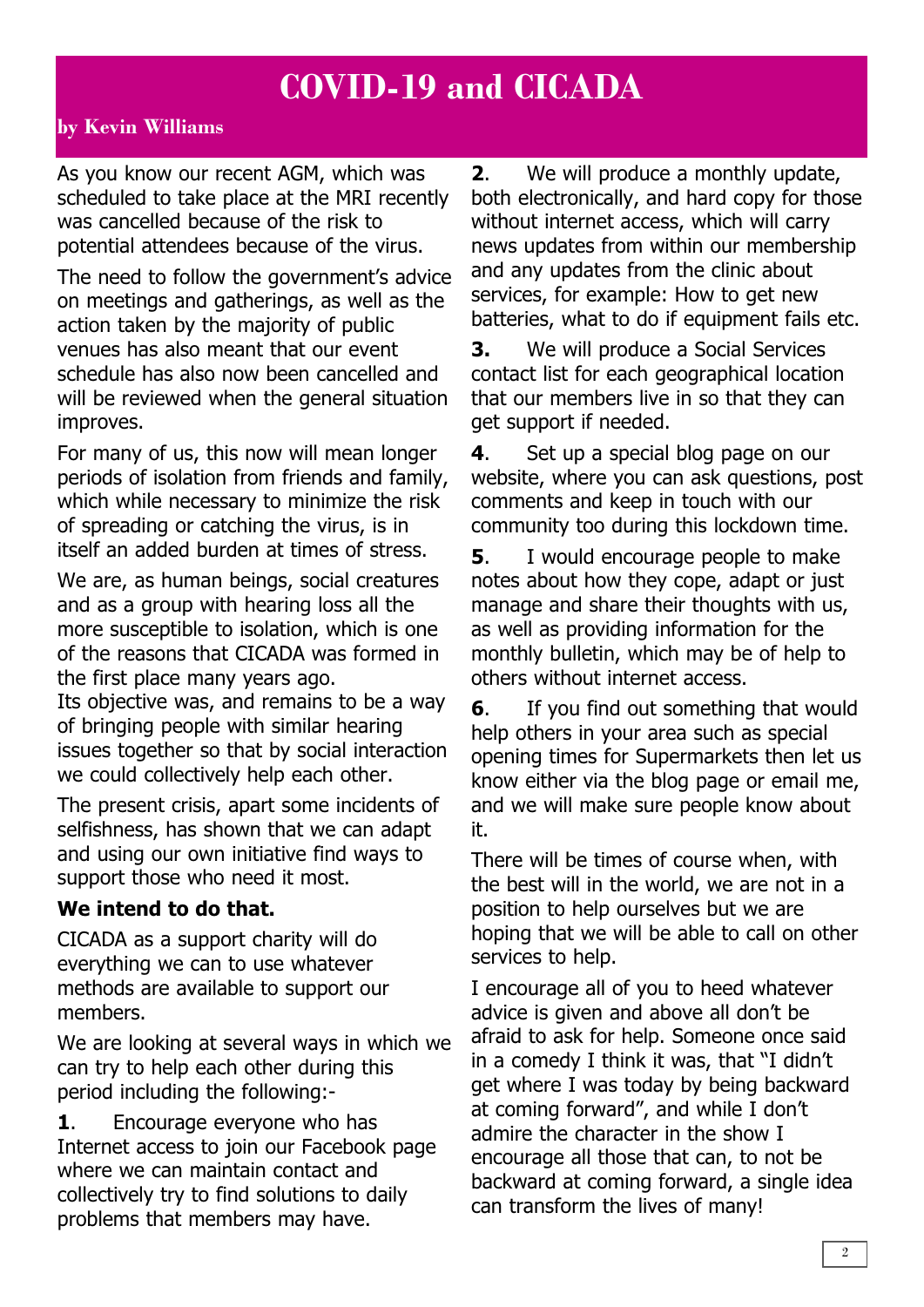## **Hearing through fingers: A device that converts speech**

A new proof-of-concept study provides the first evidence that <sup>a</sup> speech-to-touch sensory substitution device can improve hearing in the hearing-impaired without any training, scientists report.



A novel study published in Restorative Neurology and Neuroscience provides the first evidence that a simple and inexpensive non-invasive speech-to-touch sensory substitution device has the potential to improve hearing in hearing-impaired cochlear implant patients, as well as individuals with normal hearing, to better discern speech in various situations like learning a second language or trying to deal with the "cocktail party effect." The device can provide immediate multisensory enhancement without any training.

"Despite recent advancements in hearing aid and cochlear implants, the most widespread surgical implant to restore audition, hearing-impaired users still encounter significant practical and social challenges with or without aids," explained lead investigator Amir Amedi, PhD, Department of Medical Neurobiology, Institute for Medical Research IsraelCanada, Faculty of Medicine, Hebrew University of Jerusalem, Hadassah Ein-Kerem, and The Cognitive Science Program, The Hebrew University of Jerusalem, Jerusalem, Israel. "In particular, they all struggle with understanding speech in challenging, noisy acoustic environments, especially in presence of a competing speaker."

The number of sensory deprived patients and auditory deprived patients is expected to rise so it is crucial to develop efficient techniques for auditory recovery designed to convey the missing information to patients. "We live in a world that is becoming steadily more multisensory and we really need to understand the mechanisms underlying multisensory perception and integration. Providing relevant information using the sense of touch can significantly help hearing," commented Dr. Amedi.

In this current proof-of-concept study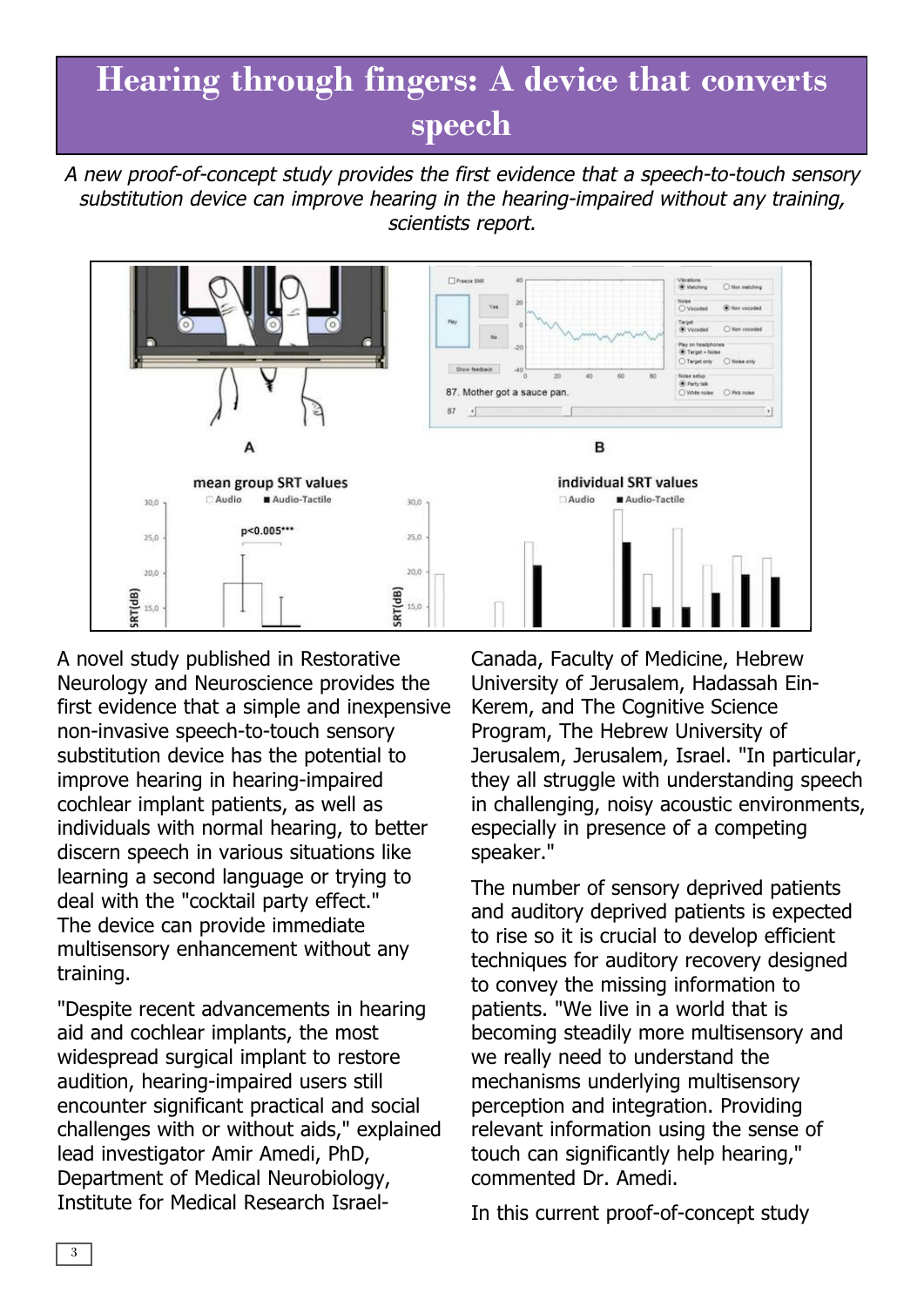investigators hypothesized that they would be able to improve speech understanding under challenging conditions by exploiting the ability of the brain to integrate information coming simultaneously from different senses. They designed a minimalistic auditory-to-tactile sensory substitution device (SSD) that transforms low-frequency speech signals into tactile

suggests that multisensory stimulations providing the same type of information (in this case spoken language conveyed through touch in addition to hearing) should be processed in the same brain region (in this case spoken language centers), ultimately then predicting that multisensory stimulations (both sounds and touch) should enhance perception.

vibrations delivered on two fingertips. They asked a group of nonnative English speakers to repeat a series of sentences, which was degraded by embedding them in speech-like noise.

As expected, when participants' could rely only on audition, their understanding of such sentences was poor.

Crucially, however, their sentence understanding significantly improved when they paired the degraded speech signal with complementary vibration delivered on the participants fingertips. The vibration conveyed a specific set of frequencies known as fundamental frequencies that characterize speech signals.

The reported improvement at the group level was 6 dB - a major difference considering that an increase of 10 dB represents a doubling of the perceived loudness. These results are especially relevant when compared to earlier SSD studies showing effects in behavior only after demanding cognitive training.

"Our results carry important implications for further research, as well as possible clinical and practical solutions," noted co-author Tomasz Wolak, PhD Eng, Head of the Bioimaging Research Center, Institute of Physiology and Pathology of Hearing, World Hearing Center, Warsaw, Poland." The ability to 'hear through one's fingers' can significantly help hearing. Our approach



A tongue sensor for hearing

According to lead author Katarzyna Cie PhD, World Hearing Center, Warsaw, and Hebrew University of Jerusalem, "The most compelling aspect of our study is the fact that learning to use such speech-to-touch sensory substitution device did not require any training. We believe it can also serve as an aid for the

elderly population, which finds it challenging to follow extensive training regimes. This might be the first study showing such immediate relevant enhancement of a sensory substitution device and suggests the brain is much more multisensory than the common wisdom."

"This study is a major step forward to introduce multisensory plasticity of the brain as an innovative paradigm to maximize the potential of patients to compensate for their sensory loss," commented Bernhard Sabel, PhD, Editor-in-Chief of Restorative Neurology and Neuroscience.

Next the team plans to further improve the device and training regimes in order to reach the goal of 10 dB enhancement and to test for human brain mechanisms using an MRI-compatible version of the device in various populations (both hearing and hearing-impaired people).

Story Source:Materials provided by IOS Press. Note: Content may be edited for style and length.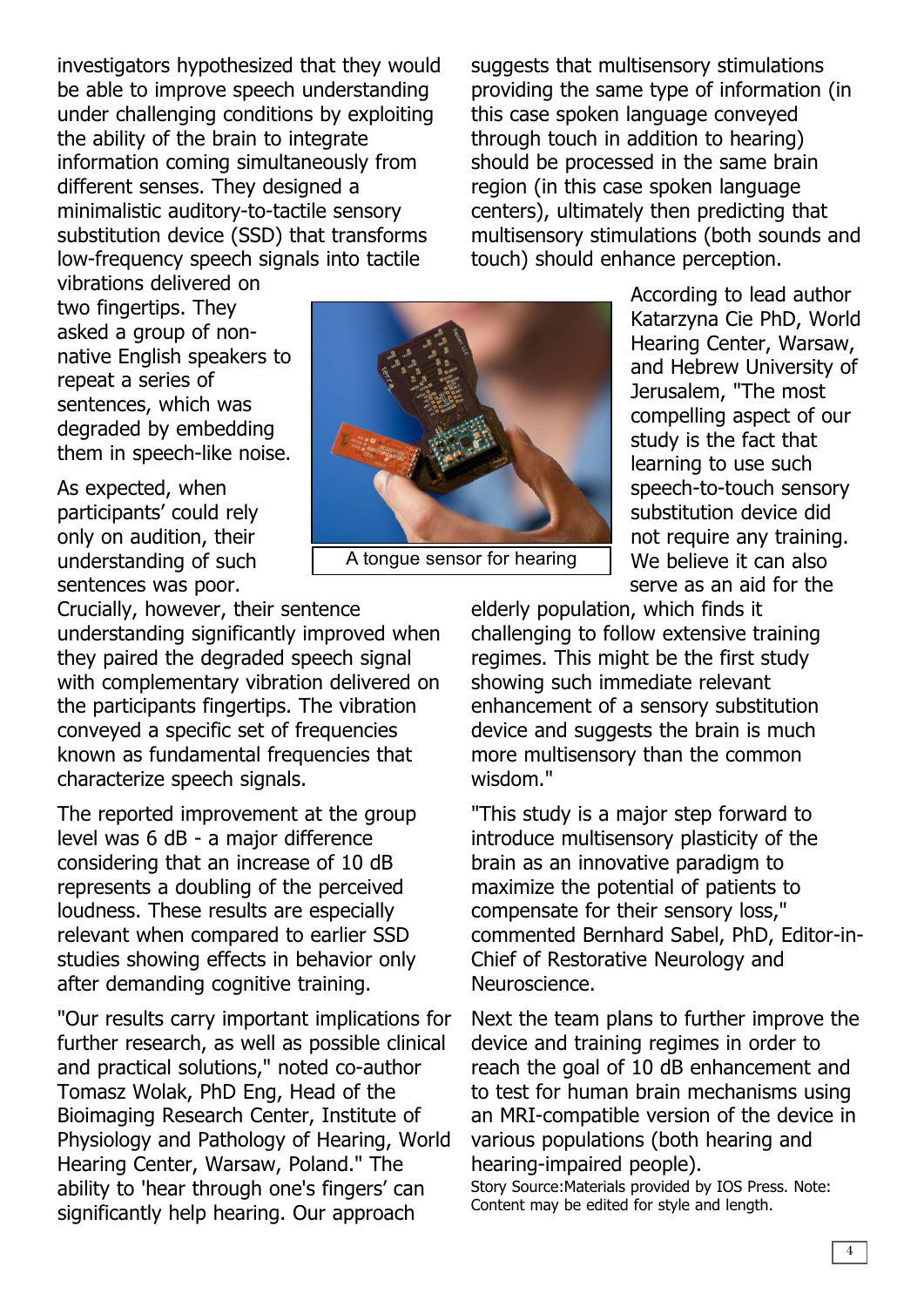# **Biomarkers of brain function may lead to clinical tests for hidden hearing loss**

### **Researchers have identified two new biomarkers for measuring our ability to follow conversations in noisy environments**

A pair of biomarkers of brain function - one that represents "listening effort," and another that measures ability to process rapid changes in frequencies -- may help to explain why a person with normal hearing may struggle to follow conversations in noisy environments, according to a new study led by Massachusetts Eye and Ear researchers.

Published online last week in the scientific

journal eLife, the study could inform the design of nextgeneration clinical testing for hidden hearing loss, a condition that cannot currently be measured using standard hearing exams.

"Between the increased use of

personal listening devices or the simple fact that the world is a much noisier place than it used to be, patients are reporting as early as middle age that they are struggling to follow conversations in the workplace and in social settings, where other people are also speaking in the background," said senior study author Daniel B. Polley, PhD, Director of the Lauer Tinnitus Research Center at Mass. Eye and Ear and Associate Professor of Otolaryngology Head-Neck Surgery at Harvard Medical School. "Current clinical testing can't pick up what's going wrong with this very common problem."

study author Aravindakshan Parthasarathy, PhD, an investigator in the Eaton-Peabody Laboratories at Mass. Eye and Ear. "Our work shows that measuring cognitive effort in addition to the initial stages of

"Our study was driven by a desire to develop new types of tests," added lead

neural processing in the brain may explain how patients are able to separate one speaker from a crowd."

> Hearing loss affects an estimated 48 million Americans and can be caused by noise exposure, aging and other factors.

Hearing loss typically arises from damage to the sensory cells of the inner ear (the cochlea), which convert sounds into electrical signals, and/or the auditory nerve fibers that transmit those signals to the brain.

It is traditionally diagnosed

by elevation in the faintest sound level required to hear a brief tone, as revealed on an audiogram, the gold standard test of hearing sensitivity.

Hidden hearing loss, on the other hand, refers to listening difficulties that go undetected by conventional audiograms and are thought to arise from abnormal connectivity and communication of nerve cells in the brain and ear, not in the sensory cells that initially convert sound waves into electrochemical signals.

Conventional hearing tests were not designed to detect these neural changes that interfere with our ability to process

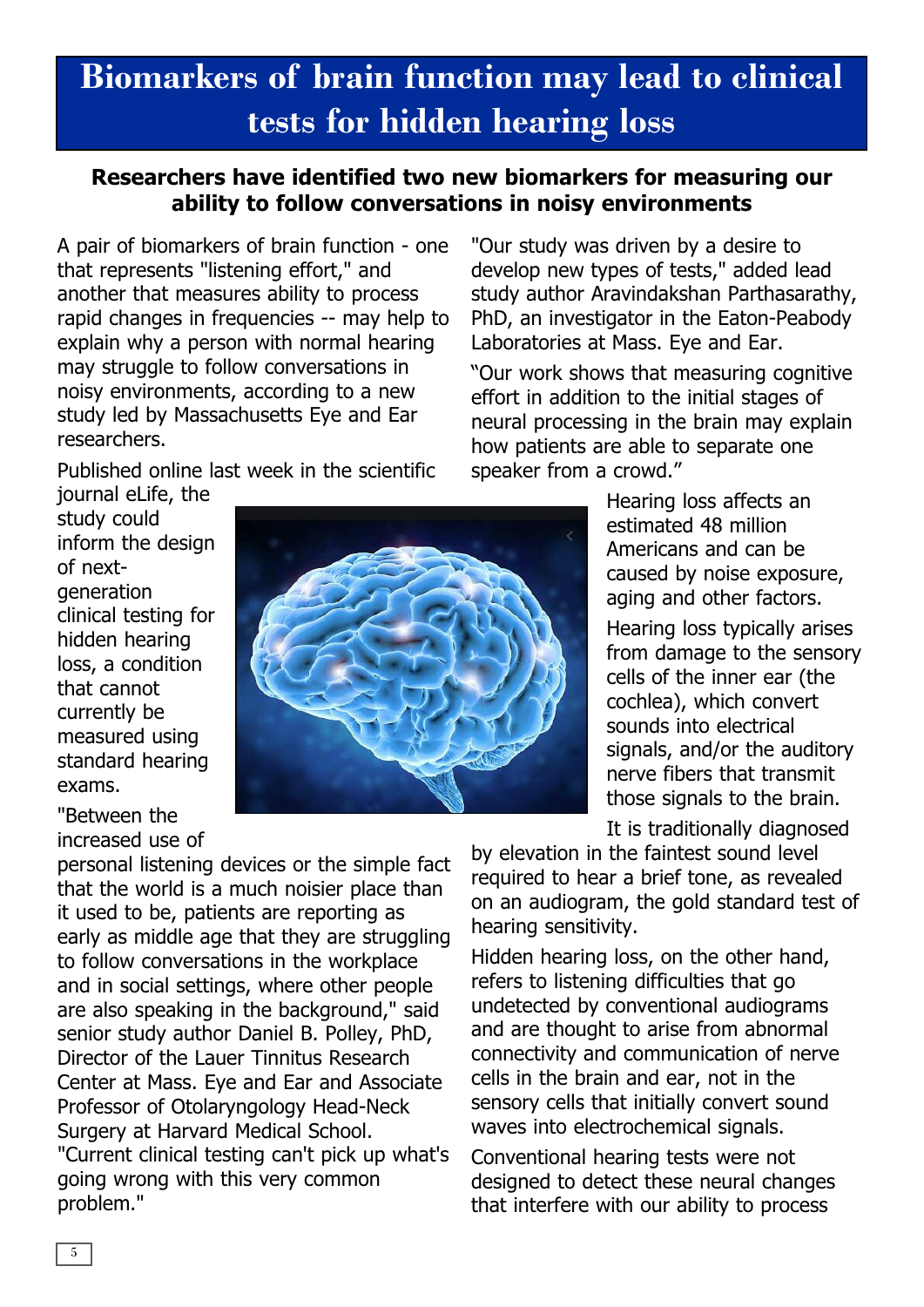sounds at louder, more conversational levels.

In the eLife report, the study authors first reviewed more than 100,000 patient records over a 16-year period, finding that approximately 1 in 10 of these patients who visited the audiology clinic at Mass. Eye and Ear presented with complaints of hearing difficulty, yet auditory testing revealed that they had normal audiograms.

Motivated to develop objective biomarkers that might explain these "hidden" hearing complaints, the study authors developed two sets of tests.

The first measured electrical EEG signals from the surface of the ear canal to capture how well the earliest stages of sound processing in the brain were encoding subtle but rapid fluctuations in sound waves.

The second test used specialized glasses to measure changes in pupil diameter as subjects focused their attention on one speaker while others babbled in the background. Previous research shows changes in pupil size can reflect the amount of cognitive effort expended on a task.

They then recruited 23 young or middleaged subjects with clinically normal hearing to undergo the tests. As expected, their ability to follow a conversation with others talking in the background varied widely despite having a clean bill of hearing health.

By combining their measures of ear canal EEG with changes in pupil diameter, they could identify which subjects struggled to follow speech in noise and which subjects could ace the test.

The authors are encouraged by these results, considering that conventional audiograms could not account for any of these performance differences.

"Speech is one of the most complex sounds that we need to make sense of," Dr. Polley said. "If our ability to converse in social settings is part of our hearing health, then the tests that are used have to go beyond the very first stages of hearing and more directly measure auditory processing in the brain."

#### Story Source:

Materials provided by Massachusetts Eye and Ear Infirmary. Note: Content may be edited for style and length.

### What is a BioMarker?

In medicine, <sup>a</sup> biomarker is <sup>a</sup> measurable indicator of the severity or presence of some disease state.

More generally a biomarker is anything that can be used as an indicator of a particular disease state or some other physiological state of an organism.

Biomarkers are useful in a number of ways, including measuring the progress of disease, evaluating the most effective therapeutic regimes for a particular cancer type, and establishing long-term susceptibility to cancer or its recurrence. The parameter can be chemical, physical or biological. In molecular terms biomarker is "the subset of markers that might be discovered using genomics, proteomics technologies or imaging technologies. Biomarkers play major roles in medicinal biology.

Biomarkers help in early diagnosis, disease prevention, drug target identification, drug response etc. Several biomarkers have been identified for many diseases such as serum LDL for cholesterol, blood pressure, and P53 gene and MMPs as tumor markers for cancer.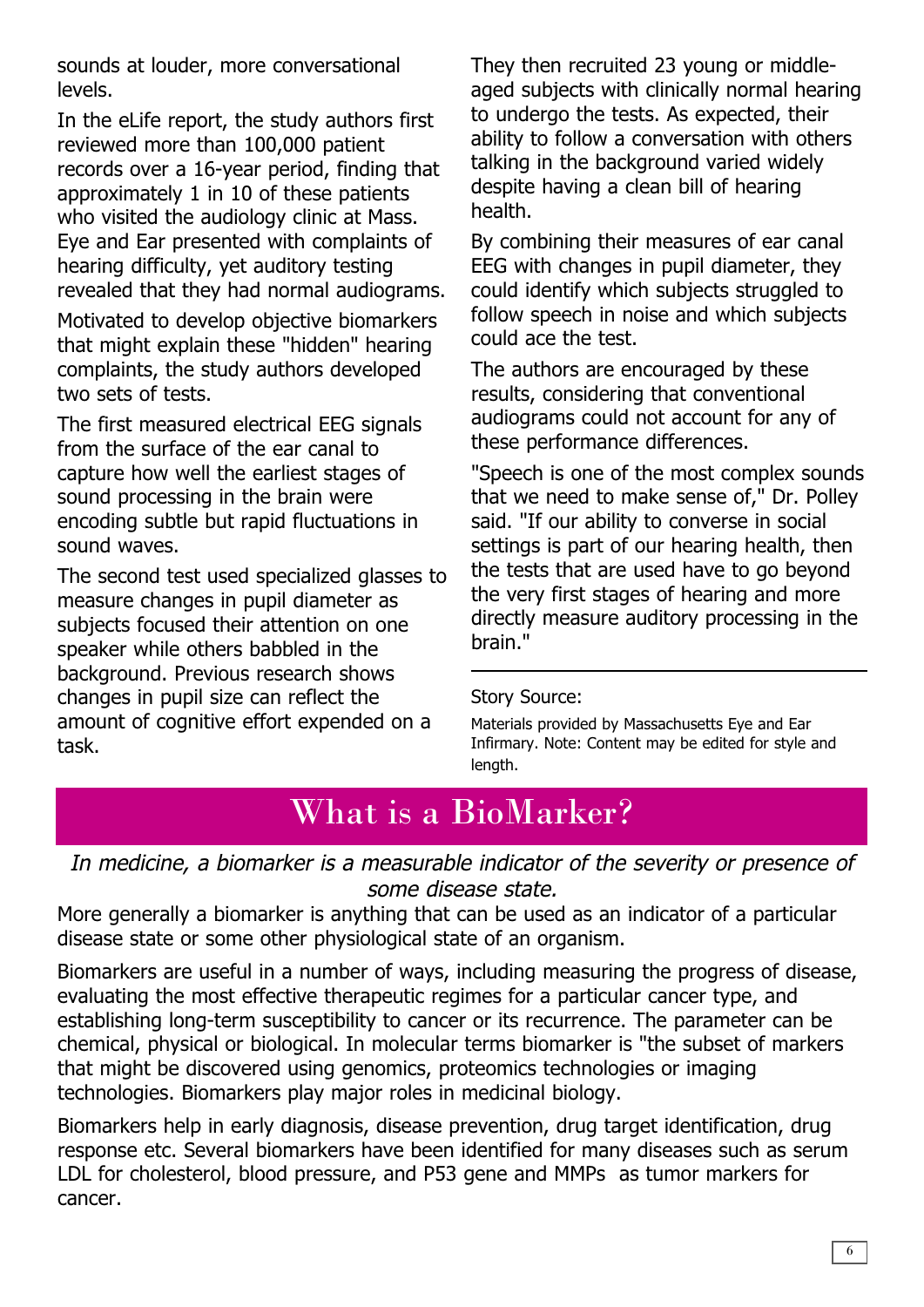### The lost CI, or "don't set off from here",

#### **by John Newton**

There is a hoary old joke where the townee he finds himself in some remote part of the countryside and asks a local yokel for directions back to civilisation. "Well, I wouldn't set off from here if I were you" he is told. This is how I felt one beautiful morning last summer when faced with the problem of getting from, one of the islands of the Hebrides, to Manchester.

Christabel<br>& Sheila

I had jumped happily off my boat onto the quayside and my cochlear implant fell off my head, bounced once and disappeared irretrievably into 30 feet of salt water. "Oh, something!" I said feeling that hollow sensation in my stomach which you get when you know something has gone really seriously wrong. I was in Port Ellen, a pretty coastal village on the island of Islay off the west coast of Scotland which is chiefly famous for its whiskey distilleries. It's the first of the Hebridian islands which the wandering sailor meets when approaching from the south. To the east is the long Peninsula of the Mull of Kintyre and to the south is the north coast of Ireland. To the west is a great deal of salt water stretching all the way to North America. It's not a particularly beautiful

island - Jura, its northerly neighbour, is much more mountainous and spectacular. Islay is mostly fairly flat and boggy, but it situation is idyllic and it shares in the romance of these Western Isles in being remote and thinly inhabited. It's a place where traffic jams are caused by the sheep and where the noisy adolescents are seagulls and the females on the beach are

> seals. But in spite of this beautiful situation my only thought at that instant was that it was a long way from Manchester.

I had been feeling pretty perky that morning because only the previous day I had been released from the bondage of the plaster cast on my arm and was at last free to continue my summer cruise and head back to England.

Six weeks before that, in July, I had slipped on the foredeck while picking up a mooring and broken my wrist, so instead of a sailing adventure to the far north, my

summer holiday had become a static one since I was quite unable to sail my boat with only one useful arm.

There are, of course, many less desirable places to be stuck in. I had done some walking, got to know the locals and had a good few rides to other places on the ubiquitous Cal Mac ferries. And of course I had got to know the local medical services, which on Islay consist of what, when I was a youngster, was called a Cottage Hospital an hour's bus ride away.

It was a delightful contrast to most large hospitals, a place where they greet you by name as you walk in because you are the only patient! I thought of the kindly nurse who had cut my cast off. "I can ask her to ring Manchester and get them to post a

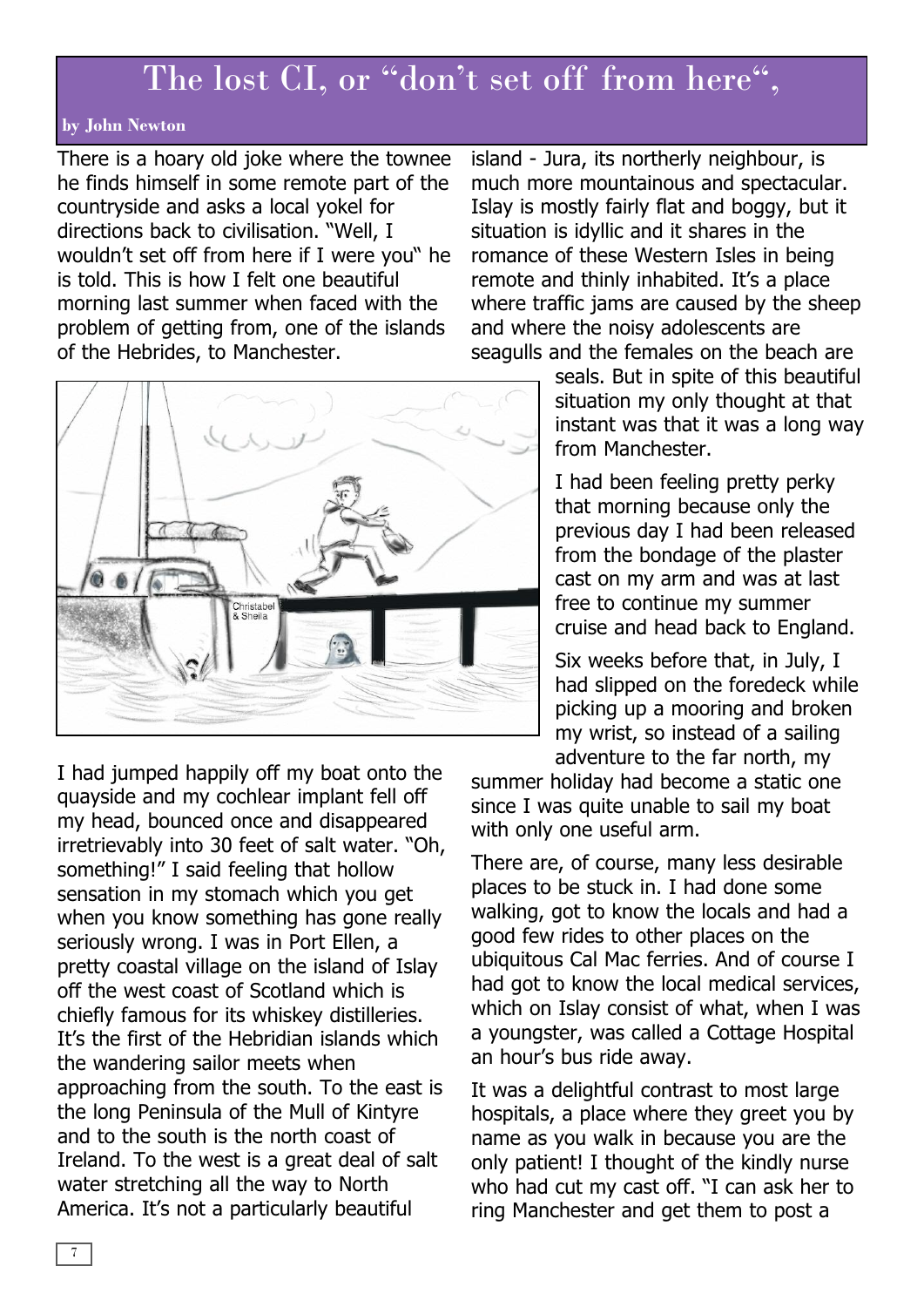replacement" I thought innocently. I knew I had to get a replacement quickly. Although I managed for a long time on lipreading only, the implantation had almost destroyed the hearing in my left ear and I had very little residual hearing in the other. Life was going to be distinctly awkward for a lone sailor far from home without my CI.

I set off to the bus stop and anxiously scanned the timetable. Buses on Islay do not exactly chase each other's tails. Some days there are none at all. "Terribly sorry"

said Manchester "we cannot post a replacement, you have to come to the clinic in person."

(Readers will understand that I was having this conversation via the amiable nurse) "do they realise how far it is?" I wailed. "Yes, but very sorry we are not allowed to replace the CI without seeing you." Like most of their patients, I have a warm place in my heart for those miracle workers in the Ellen Wilkinson building so was very reluctant to cause a row by being too persistent. Reluctantly I began to think about how to get to Manchester.

The first step was easy, the ferry dock was 100 yards from the watery grave of my CI, so the following morning I bought a ticket an uncomplicated procedure since the boat, like most ferries has only one destination, and I strolled aboard. I suppose that the Cal Mac ferries are not much different to other ferries but I am nevertheless a big fan. They do a good cooked breakfast and the view from your table is definitely better than you get in a motorway cafeteria

They even have the morning papers, which in most of those islands don't arrive until midday. I cheered myself up with the Guardian and the dose of cholesterol on the passage to the mainland which takes about an hour.

The Mull of Kintyre has only one public connection with the outside world, a thrice daily coach from Glasgow to Campbelltown at the foot of the Peninsula (and back of course). Sir Paul must have either had a limo or a helicopter to get him to his residence there.

The bus takes three hours and is generally busy in the summer. The prudent traveller books his seat, especially if boarding from an intermediate stop as I had to do. I had not booked of course. The ferry dock is at



It's a wonderful bus ride as only bus rides can be in the Scottish highlands

West Loch Tarbert which is just, well a dock, a jetty, surrounded by woods and heather. The bus pulled up in front of a gaggle of waiting passengers and there ensued the usual scrum around the luggage locker. Veterans of coach travel know what I mean. The driver shouted out something, which I of course could not hear. I did what are usually do in the circumstances, shuffled behind the person in front, climbed aboard, bought my ticket and sat in a vacant seat and waited for someone to object. No one did. Phase 1 complete!

It's a wonderful bus ride as only bus rides can be in the Scottish highlands, looping around the heads of the long lochs which stretch northwards from the Clyde estuary,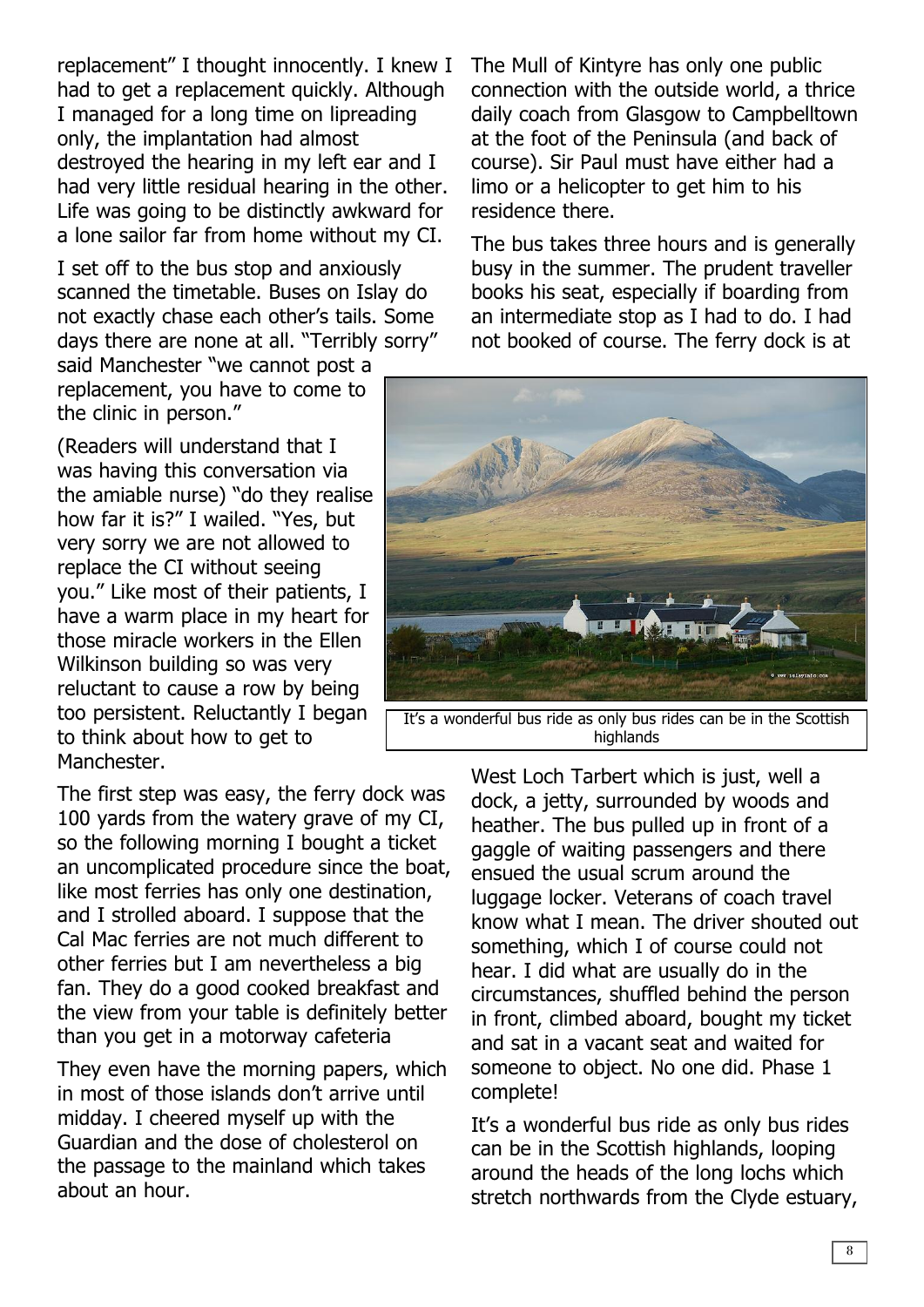a lot of the route is right beside the water, and it delivered me to Glasgow by early afternoon. The busy city was quite a shock after two months in the remote Western Isles. I marched through the crowded streets to Central Station, not wishing to complicate matters by trying to find the right local bus.

I have a soft spot for Glasgow Central Station. It's a great place for seeing the Scots en masse. My previous visit had been on a Saturday when Scotland was playing an international soccer match so the station was full of their supporters. They have a terrifying reputation but they seemed a very amiable crowd to me. Many of them were in the Scottish supporter's uniform of heavy woollen kilt worn, not with the familiar accessories, but with a T-shirt and Doc Martens, which I thought was a big improvement on the Sassenach supporters kit of an anorak with a big striped scarf.

On another occasion there was evidently some big "do" on in Edinburgh and there was a crowd waiting for the Edinburgh train in evening dress, the ladies in long dresses with plaid shawls and the men in dinner jackets worn with tartan trousers, very elegant.

On this occasion however I was faced with a sort of situation that every deaf person dreads, a huge crowd in a sort of untidy queue in front of the London platform and the timetable showing my train as "delayed".

There were three blokes with "Virgin" on their jackets talking to parts of this crowd and one deaf codger feeling his usual frustration at being unable to find out what was going on. It gradually became apparent that there was a problem with all Southward trains. This big crowd trying to get out of the country put me in mind of stories about people escaping from advancing armies in World War II, all desperate for information and trying to get the attention of the officials.

Since it was clear that no one was going anywhere for a while, I found a seat to eat my belated M&S sandwich lunch. After a while things calmed down and I managed to get the attention of one of the officials and persuade him to look at me while he talked. I explained about my deafness. "Where are you going?" He said. "Manchester" I said. "Follow me" said he, and five minutes after this admirably terse and business like exchange I was on a train and another five minutes later we were heading south at Pendolino speed. What a wonderful relief! And full marks to Virgin Trains for recognising my problem immediately.

Of course it was too late to get to the CI clinic that day. My genial nephew (contacted via text message, where we would be without it?) Who lives near Manchester met me off the train, took me to his home for the night and delivered me to the local station the next morning.

A short commuter train trip and a bus down Oxford Street held no terrors by then. At the clinic, I had to fill in a form explaining how I had lost the CI and was re-equipped and out of the place in less than an hour. They were much too polite to scold me for losing such a valuable object but there was a hint that it might not be so easy if it happened the second time.

After another night with my nephew and his family I reversed the journey the following day. I had to admit that, after all I had had a pleasant three day trip, a wonderfully scenic journey, a sociable interlude with my nephews family and surprisingly little hassle (except for an encounter with a Neanderthal bus driver on the way back). I have been very careful with my bionic ear since then. Before doing any leaping about I take it off and put it in my pocket. But how do parents of toddlers with CI's manage?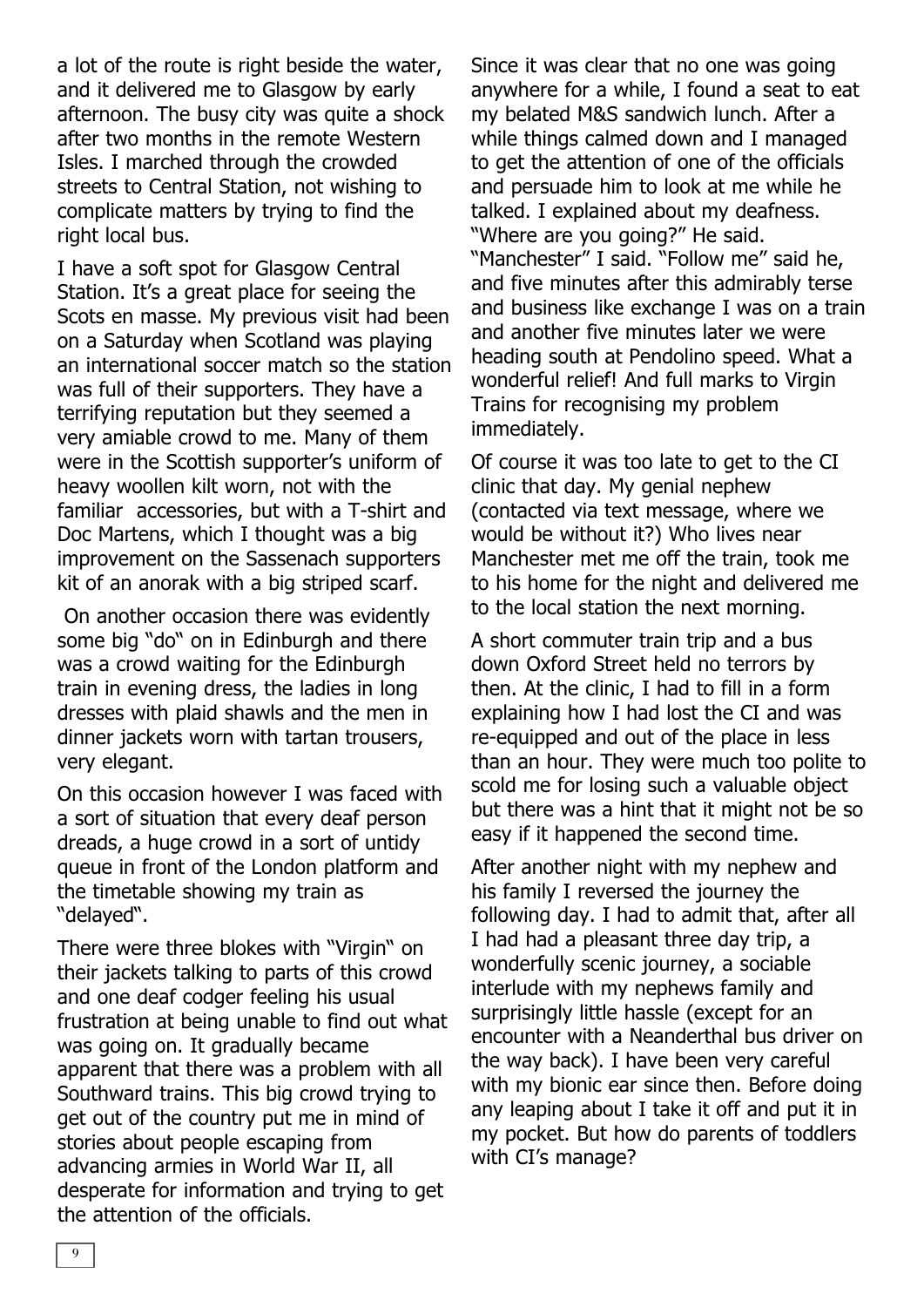# Researchers test hearing by looking at dilation of people's eyes

University of Oregon neuroscientists have shown that <sup>a</sup> person's hearing can be assessed by measuring dilation of the pupils in eyes, <sup>a</sup> method that is as sensitive as traditional methods of testing hearing.

The approach is being developed as a potential way to test hearing in babies, young adults with developmental disabilities and adults suffering from a stroke or illness - populations where direct responses are not possible.

In the experiments, changes in pupil size of 31 adults were monitored with eye-tracking technology for about three seconds as they performed a traditional tone-based hearing test while also staring at an object on a monitor. Dilation in all subjects matched their subsequent push-button responses, when prompted by a question mark on the screen, signifying whether or not a tone was heard.

The project, detailed in an open-access paper published online last month in the Journal of the Association for Research in Otolaryngology, was inspired more than a decade ago when the study's lead author, Avinash Singh Bala, noticed changes in the pupils of barn owls in response to unexpected noises in their environment.

In the interim, Bala and co-author Terry T. Takahashi -- whose lab studies how owls hear and process sounds -- researched how an eye-focused hearing exam could produce results with the same sensitivity as traditional tone-based exams.

"This study is a proof of concept that this is possible," said Bala, a researcher in Takahashi's lab in the UO Institute of Neuroscience. "The first time we tested a human subject's pupil response was in 1999. We knew it could work, but we had to optimize the approach for capturing the detection of the quietest sounds."

In the research, a traditional hearing exam and eye-tracking methods were done simultaneously to allow for comparison. A dot appeared on the screen, and tones at 1, 2, 4 and 8 kilohertz were played at randomized delays to make sure subjects couldn't predict when the sound would appear.

Pupil size was tracked for at least one second before the sound, and two seconds after the sound. Then, the dot on the screen changed to a question mark, cuing participants to push one of two buttons to indicate whether or not they heard the sound. Since just pushing a button can change pupil size, the button press task was delayed until after pupil size had been tracked for two seconds.

"In this project we randomized the timing of the tone's pulsing in relation to the dots, which also helped us avoid the expectation of a tone within a pattern," said Takahashi, a professor of biology and member of the Institute of Neuroscience.

Pupils began to change within 250 milliseconds, about one quarter of a second, of the sound stimulus. The swiftness of the response, Bala said, allowed the team "to see and establish causality."

"What we found was that pupil dilation was as sensitive as the button-press method," Bala said. "We had presented early data analyses at conferences, and there was a lot of resistance to the idea that by using an involuntary response we could get results as good as button-press data."

Internal grants from the UO supported the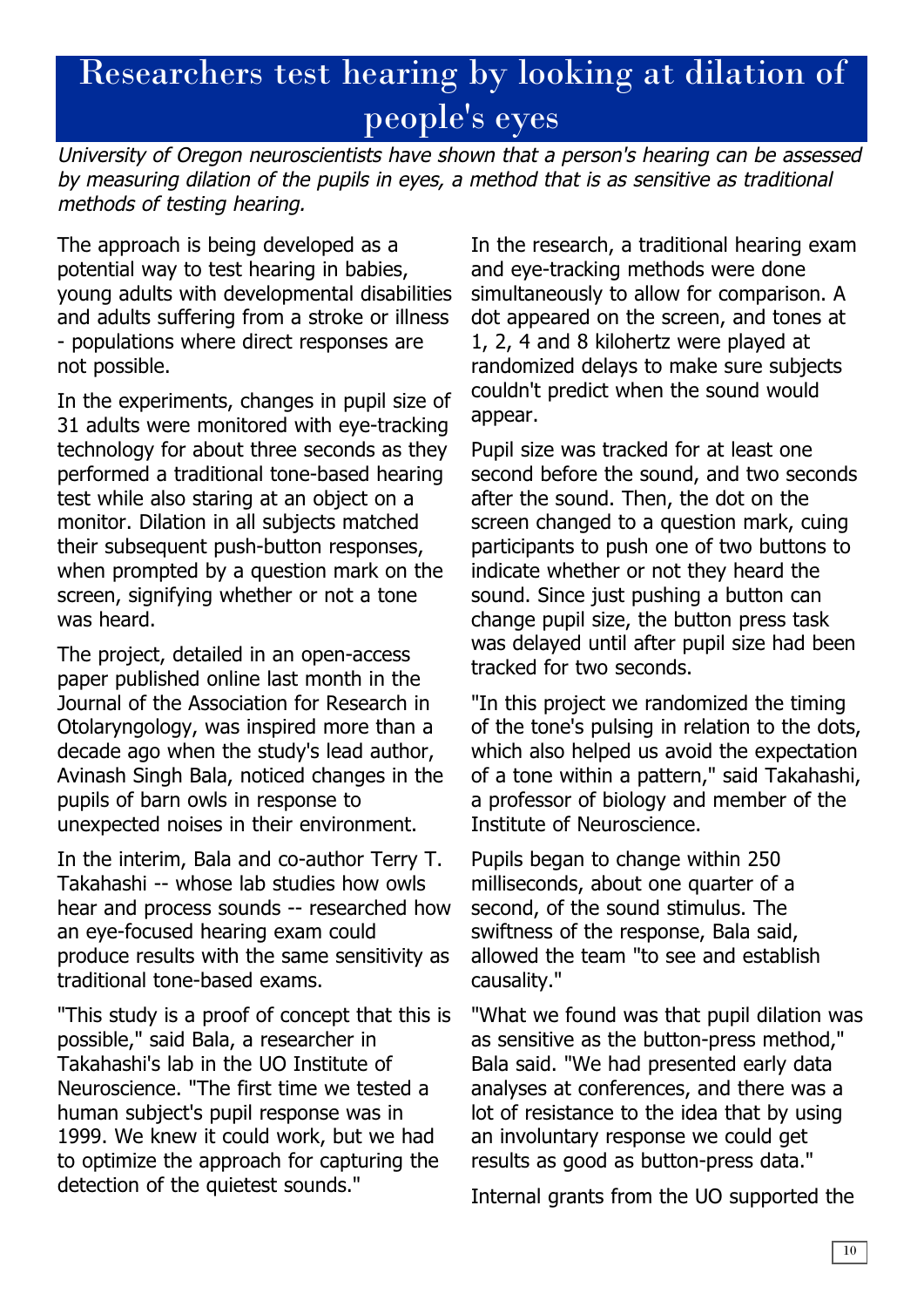research. Elizabeth A. Whitchurch, a former doctoral student now at Humboldt State University, was a co-author.

"A pupil dilation test is not as useful in adults, who can communicate with the tester," Takahashi said. "The utility of the method is in testing people who can't tell us whether they heard a sound - for example, babies."

Takahashi and Bala are now part of a university-supported collaboration with Dare Baldwin, a UO psychology professor, to test the approach in babies. The two neuroscientists also have formed a UO spinout, Perceptivo LLC, to pursue development of an infant-hearing assessment.

#### Story Source:

Materials provided by University of Oregon. Original written by Jim Barlow. Note: Content may be edited for style and length.

# A week in the dark rewires brain cell networks and changes hearing in adult mice

Scientists have known that depriving adult mice of vision can increase the sensitivity

why children learn languages much more readily than adults. Kanold's earlier

of individual neurons in the part of the brain devoted to hearing. New research from biologists at the University of Maryland revealed that sight deprivation also changes the way brain cells



research disproved this idea by showing that depriving adult mice of vision for a short period increased the sensitivity of individual neurons in the auditory cortex, which is devoted to hearing.

interact with one another, altering neuronal networks and shifting the mice's sensitivity to different frequencies. The research was published in the November 11, 2019 issue of the journal eNeuro.

"This study reinforces what we are learning about how manipulating vision can have a significant effect on the ability of an animal to hear long after the window for auditory learning was thought to have closed," said Patrick Kanold, professor of biology at UMD and senior author of the study.

It was once thought that the sensory regions of the brain were not adaptable after a critical period in childhood. This is The current study expands on that earlier work. Kanold and his team investigated how exposure to darkness affects the way groups of neurons in the auditory cortex work together in response to a given sound -- which neurons are connected and which fire more powerfully or faster. The researchers placed adult mice in a dark space for one week and then played 17 different tones while measuring brain activity in the auditory cortex. Based on their earlier work, Kanold and his team expected to see changes in the neural networks, but they were surprised to find that groups of neurons changed in different ways.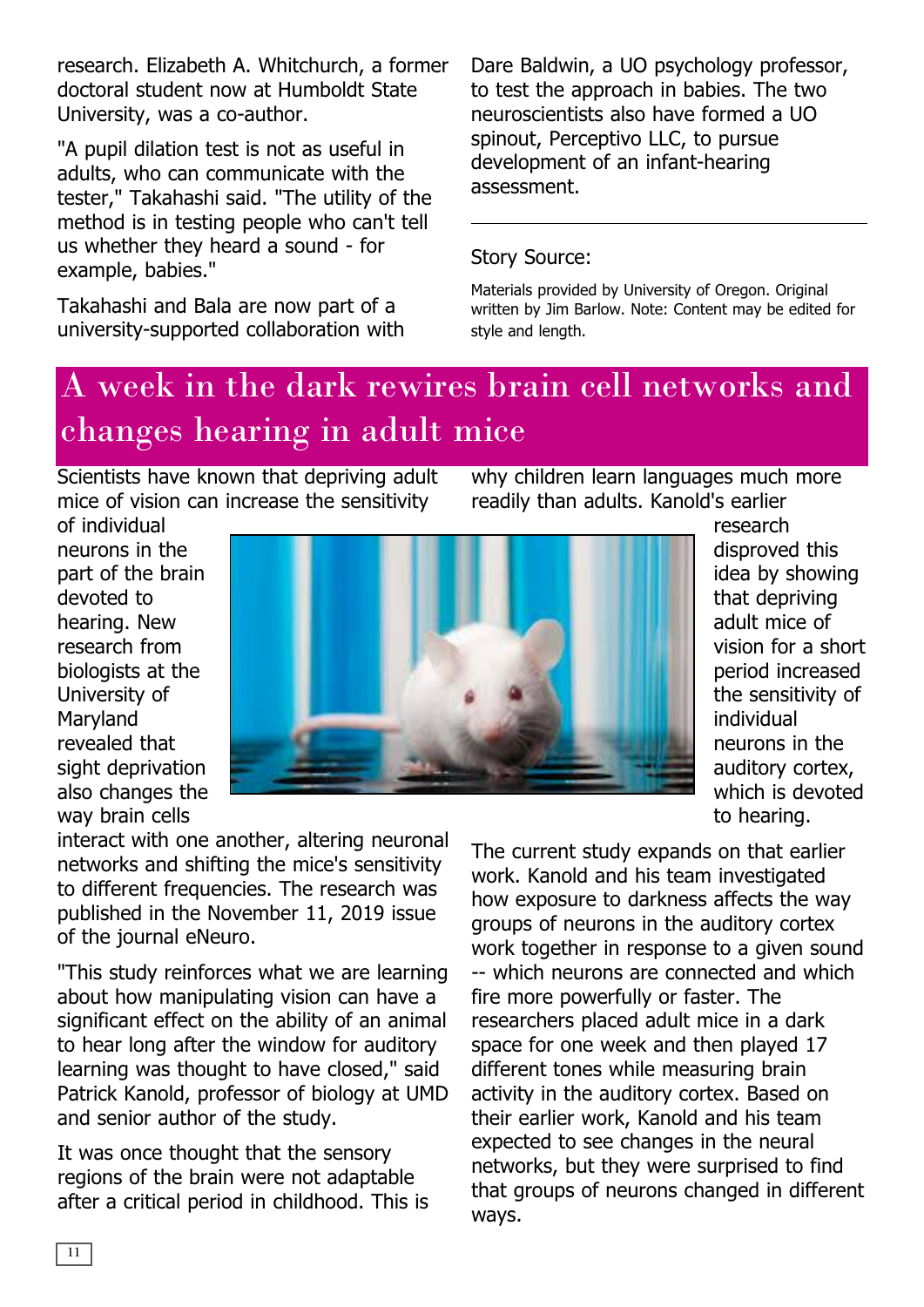Young brains wire themselves according to the sounds they hear frequently, allocating areas of the auditory cortex for specific frequencies based on what they are used to hearing. The researchers found that, in adult mice, a week in the dark also redistributed the allocation of space to different frequencies. In the areas of the auditory cortex they examined, the researchers saw an increase in the proportion of neurons that were sensitive to high and low frequencies and a decrease in proportion of neurons that were sensitive to mid-range frequencies.

"We don't know why we are seeing these patterns," Kanold said. "We speculate that it may have to do with what the mice are paying attention to while they are in the dark. Maybe they pay attention to the noises or voices from the other mice, or maybe they're paying more attention to the footsteps they are making."

Kanold said his next steps include manipulating the sounds the mice are exposed to during the darkness phase of the experiment and monitoring brain activity to determine what aspects of their soundscape the mice are listening to. This will help the researchers understand the role of focus and attention in promoting change to the auditory neurons. Such information could be very useful in helping people adapt to cochlear implants or hearing aids.

Other authors of the study from UMD include biological sciences graduate student Zac Bowen, biophysics graduate student Ji Liu, and alumna Krystyna Solarana (Ph.D. '16, neuroscience and cognitive science) now at USAID.

#### Story Source:

Materials provided by University of Maryland. Note: Content may be edited for style and length.

# Discovery of new neurons in the inner ear can lead to new therapies for hearing disorders

Researchers at Karolinska Institutet in Sweden have identified four types of neurons in the peripheral auditory system, three of which are new to science. The analysis of these cells can lead to new therapies for various kinds of hearing disorders, such as tinnitus and age-related hearing loss. The study is published in Nature Communications.

When sound reaches the inner ear, it is converted into electrical signals that are relayed to the brain via the ear's nerve cells in cochlea. Previously, most of these cells were considered to be of two types: type 1 and type 2 neurons, type 1 transmitting most of the auditory information. A new study by scientists at Karolinska Institutet shows that the type 1 cells actually comprise three very different cell types,

which tallies with earlier research showing variations in the electrical properties and sonic response of type 1 cells.

"We now know that there are three different routes into the central auditory system, instead of just one," says Francois Lallemend, research group leader at the Department of Neuroscience, Karolinska Institutet, who led the study. "This makes us better placed to understand the part played by the different neurons in hearing. We've also mapped out which genes are active in the individual cell types."

The team conducted their study on mice using the relatively new technique of single-cell RNA sequencing. The result is a catalogue of the genes expressed in the nerve cells, which can give scientists a solid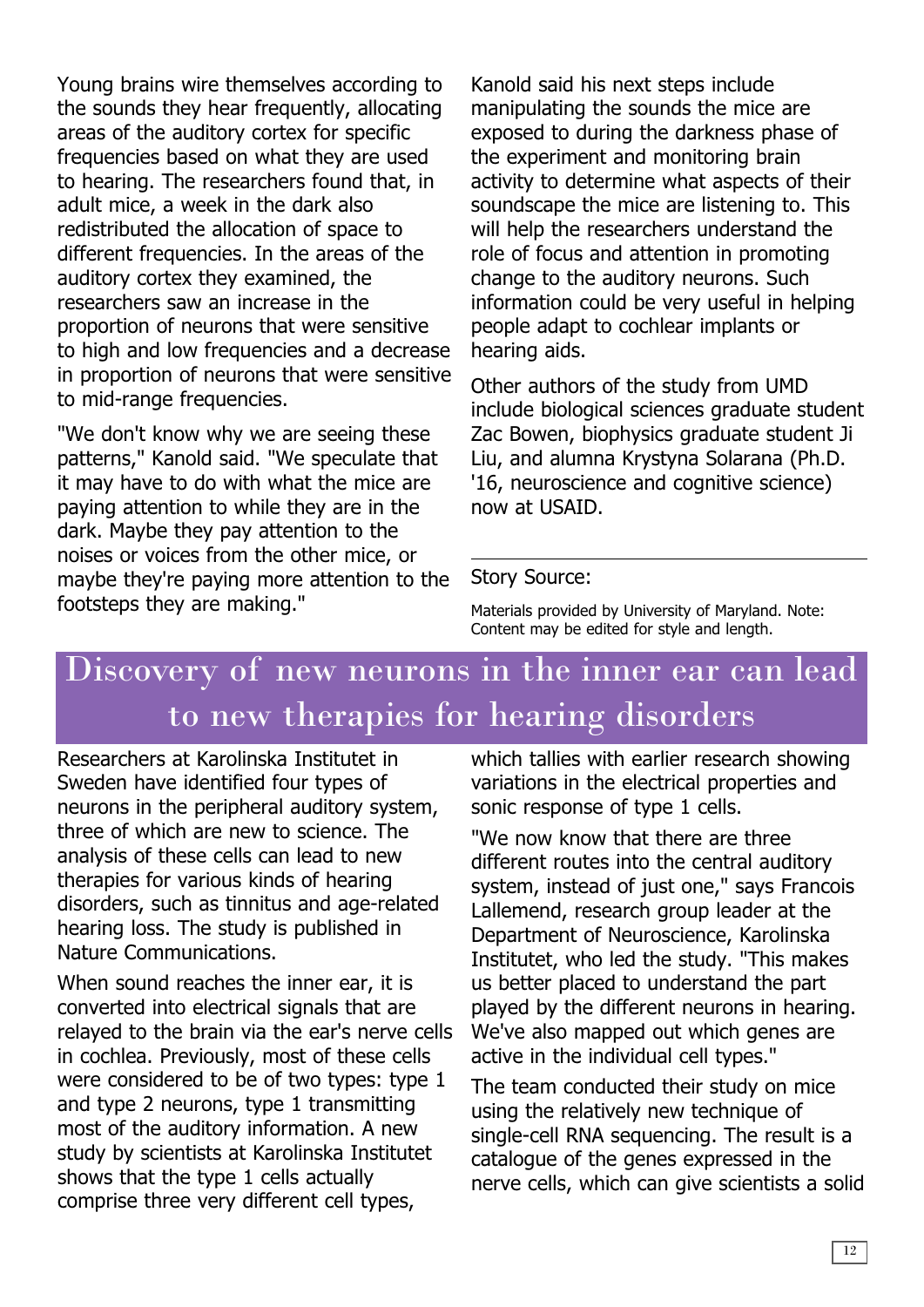foundation for better understanding the auditory system as well as for devising new therapies and drugs.

"Our study can open the way for the development of genetic tools that can be used for new treatments for different kinds of hearing disorders, such as tinnitus," says Dr Lallemend. "Our mapping can also give rise to different ways of influencing the function of individual nerve cells in the body."

The study shows that these three neuron types probably play a part in the decoding of sonic intensity (i.e. volume), a function that is crucial during conversations in a loud environment, which rely on the ability to filter out the background noise. This property is also important in different forms of hearing disorders, such as tinnitus or hyperacusis (oversensitivity to sound).

"Once we know which neurons cause hyperacusis we'll be able to start investigating new therapies to protect or repair them," explains Dr Lallemend. "The next step is to show what effect these individual nerve cells have on the auditory system, which can lead to the development of better auditory aids such as cochlear implants."

The researchers have also shown through comparative studies on adult mice that these different types of neurons are already present at birth.

#### Story Source:

Materials provided by Karolinska Institutet. Note: Content may be edited for style and length.

### Elizabeth Elliott - pianist

"I can once again be a musician"

Elizabeth's musical career was severely affected by her progressive hearing loss when she reached her 30s. She became profoundly deaf and had an implant in 2007. She is now giving piano recitals.



"My cochlear implant has completely transformed my life. It has given me great happiness to come out of the silent world and communicate with everyone again – through speech and playing the piano"

Elizabeth's story has a special resonance because of the impact of her deafness on her music - not just her love of it, shared by many, but because it was also her career. Her description of the time and persistence she needed to achieve the outcome she wanted is also an invaluable insight.

Her hearing loss began while still a violin and piano student at the Guildhall School.

Despite this she became a successful

freelance professional player and a teacher - the latter with the renowned London Suzuki teaching group.

Her immediate family are also musicians.

"At first my hearing loss was very gradual and I managed to keep my career going, though it became increasingly difficult. By the time I was 30 I could no longer hear the high frequencies, so could not play the violin as I once had. By 45 I was profoundly deaf, unable to hear the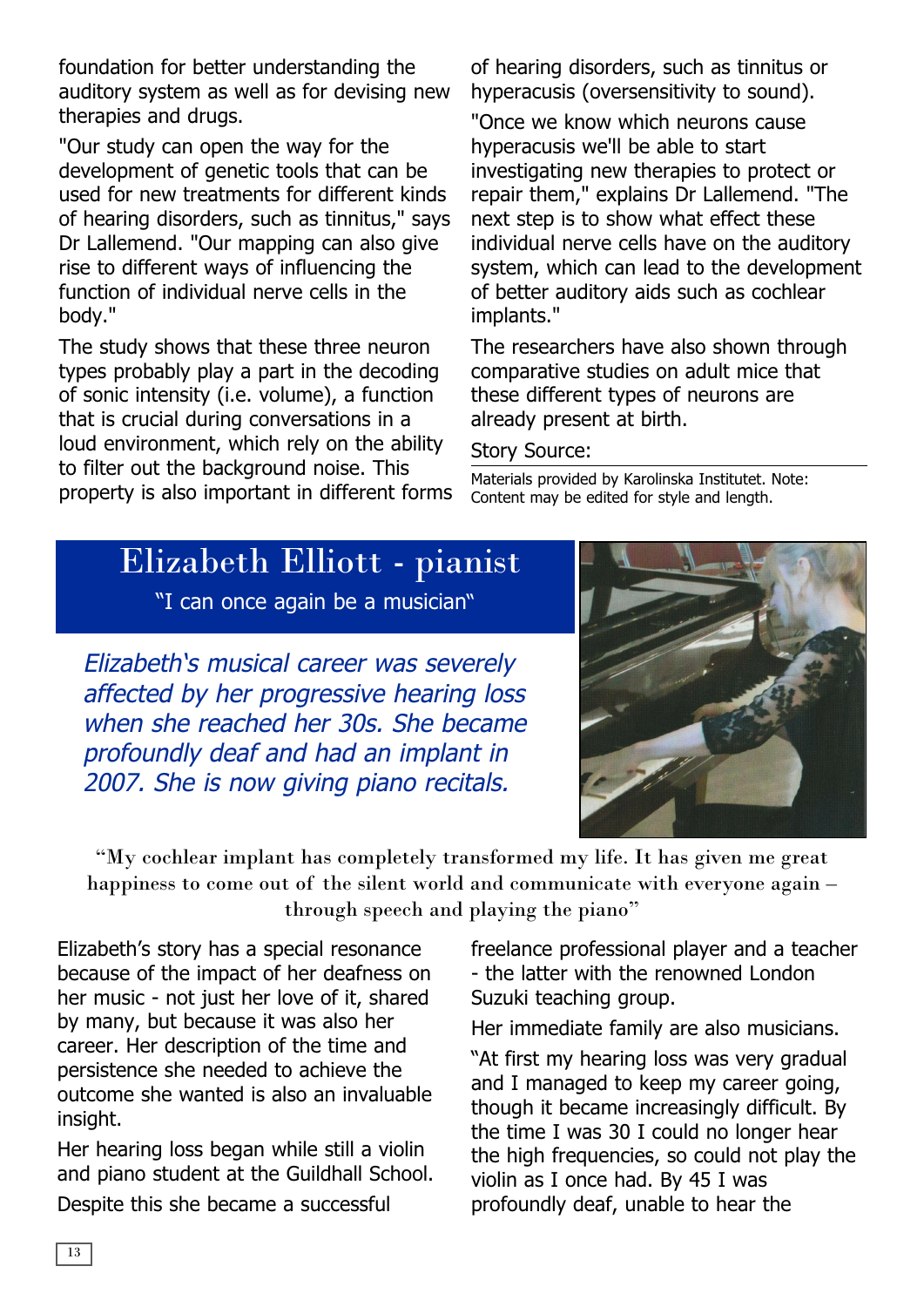doorbell, let alone music. I took my children to concerts - but couldn't hear the music myself. Hearing aids were useful in the early stages but later were no help at all.

I remember tears rolling down my face when I could not hear the music at a performance; my world had become silent and my career seemed over. I had to lipread my children and was dependent on people writing down what was being said, constantly needing help. But bringing up my children, I just had to keep going and trying to cope."

Elizabeth was aware of cochlear implants and became, she says, 'desperate to have one'. She also sought answers to questions she had through the NCIUA and the experiences of current users. After quite a lengthy wait, she finally received her implant in 2007.

"I shall be forever grateful to my expert surgeon. After the operation I had no pain and was able to get straight on with my life. The period between operation and being switched on posed no difficulty as I was used to silence … but then, when the day actually came, I was over the moon to be able to hear sounds again.

I had been warned I wouldn't hear perfectly straight away and that it would take time to remember how to. In fact at first, speech was like an incomprehensible language and the piano was a jumble of noise. But each day my sound recognition got better and every small improvement was encouraging. Over the months, my mapping technician and audiologists adjusted things to achieve maximum benefit - I was lucky to have such a good team.

So month by month, year by year, my hearing got better and better. After a year, short phone conversations replaced texts and I could slowly begin to re-enter the world of music. I couldn't hear pitch well

enough to play the violin so it was the piano that became my redeemer.

At first, even that was just a noise with tone and pitch so distorted I nearly gave up. But I persevered and had a breakthrough when I found that an electronic keyboard let me hear much better. I found one with a beautiful grand piano tone – and from then on never looked back. I practised and practised and within two weeks had given a concert … on a ward at my implant hospital. Now I play regularly at all kinds of venues, including a recent theatre production.

Learning a piece now is a bit like a jigsaw puzzle. I can see my fingers on the keys, I hear the beautiful tone, and I combine what I hear now with my memory of the sound before I went deaf. I 'fit the music together' in this way with hours of practice. The constant practice helps train my listening and I believe that has assisted my speech recognition. I can also play an 'acoustic' piano again.

Even after seven years since getting my implant, my music perception continues to improve; tone quality is far better and although pitch and melody are difficult at orchestral concerts, I would say that live opera and choral music are easier, as are smaller voice and instrument combinations. So going to live concerts is very important and the more I go, the more I am inspired.

I am forever grateful to my implant. Not only can I communicate with people but I can go for a walk and hear the birdsong; I am safer too, being able to hear traffic. But my greatest joy is that through my piano and thanks to my medical team and my CI, I can once again be a musician"

#### Story Source:

With many kind thanks to the NCIUA for their help.